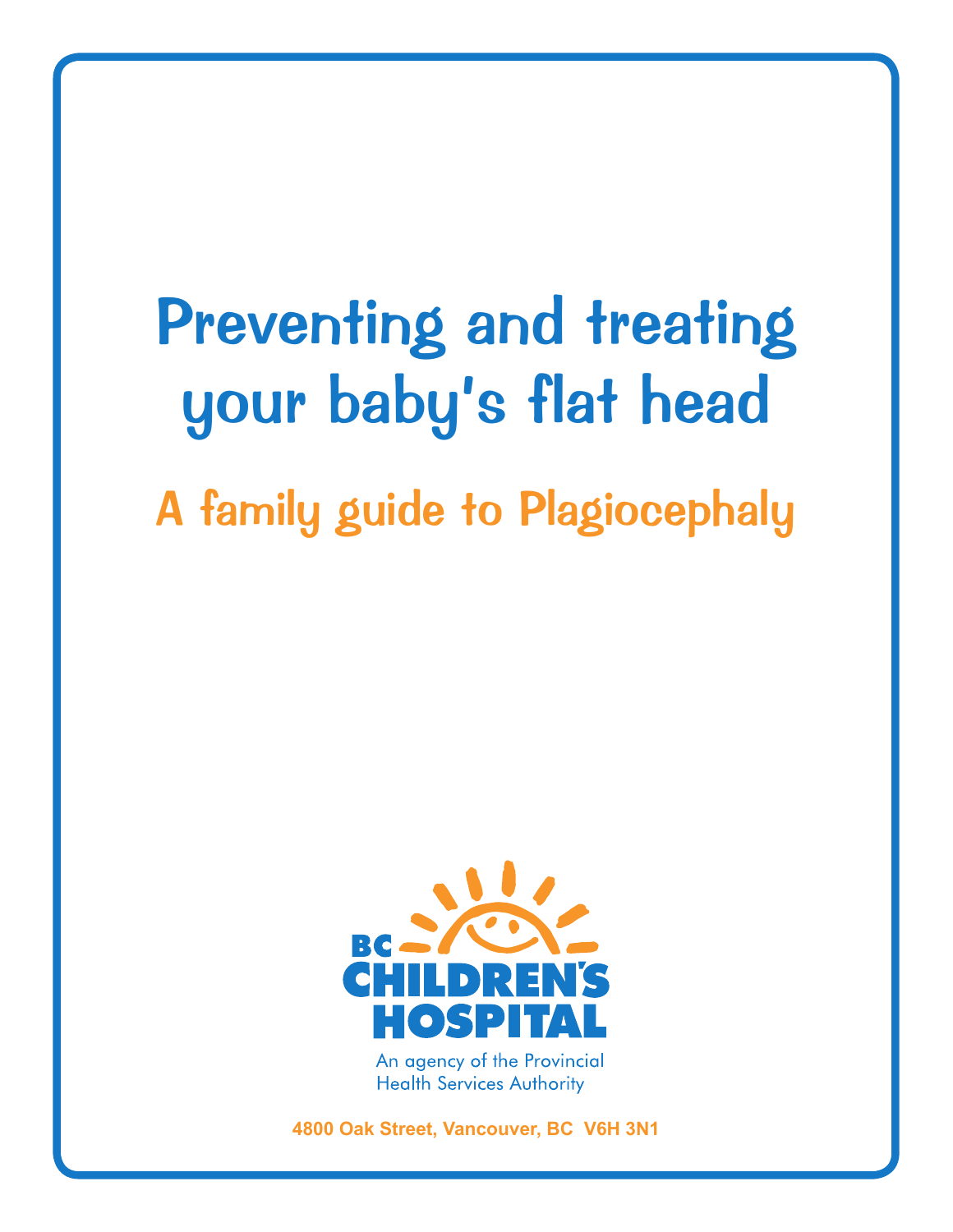### You can prevent your baby's head from shaping flat

Until about 1 year of age a baby's head shape is flexible and can become flat and uneven if a baby likes to look in one direction or is always on his or her back.

You can prevent this. The main way is to change your baby's sleep and play position often during the day and night. Here are some specific ways how to do this:

- ▶ Sleep your baby on his or her back, but make sure your baby's head is in a different position each time he or she sleeps such as the right side, straight forward, left side. TIP: you can turn a young baby's head once they are sound asleep.
- Switch the end you put your baby down in the crib each night.
- Play with your baby on his or her tummy and sides 3 to 5 times a day. Some tummy time tips are given later.
- ▶ Change toy and mobile positions every few days so that your baby does not always look in one direction.
- $\blacktriangleright$  Keep the infant car seat in the car. Move your baby out of the car seat when not in the car. Avoid using car seats in strollers. Instead lie your young baby down flat in a stroller. TIP: Babies can sit up in a stroller between 5 to 6 months of age.
- In Limit time spent in swings, recliner or bouncy seats. Avoid letting your baby nap in these.
- $\blacktriangleright$  See your doctor if you notice that your baby always turns or tilts his or her head to one side. Your baby may need stretching exercises.

The rate of SIDS, also called Sudden Infant Death Syndrome, has greatly decreased since parents and caregivers have put their babies to sleep on their backs. It is still important to put babies to sleep on their backs. The Canadian Paediatric Society also recommends that quilts, pillows and rolls, blankets and bumper pads not be used in cribs.

## What if your baby already has a flat spot?

Changing your baby's position can help improve his or her head shape.

**Position your baby off the flat area as much as possible.**

Keep using the ideas listed above, as well as:

- } Move the crib so that your baby turns his or her head away from the "flat" side when looking toward the door.
- **Place toys and mobiles on the "round" side so your** baby turns away from the flat side.
- ▶ Carry and hold your baby on the round side to avoid pressure on the flat area.
- If you bottle feed your baby, feed from from the round side. Breast fed babies already change sides when they feed. When introducing solid foods, spoon feed your baby from the round side rather than "face on".
- ▶ Carry your baby. Use a front or side carrier with a padded waist strap. Play with your baby in different positions. Every baby, no matter how old she or he is, needs tummy time 3 to 5 times a day. Some tummy time tips are given later.
- $\blacktriangleright$  Here are some play ideas for babies of different ages.
	- *For babies under 3 to 4 months:* Your baby will be learning to hold his or her head up, but is not able to move or sit. When awake and supervised place a small rolled blanket under your young baby's shoulder on the same side as the flat area. This will help turn your baby's head away from the flat side. Carry your baby over your shoulder so he or she looks out to the round side.
	- *For babies 3 to 4 months and older:* Your baby will be learning to use his sitting muscles, getting ready for rolling and sitting later on. Once your baby has good head control sit him or her on your lap or in a baby "sitter" on the floor such as a BUMBO™ seat. **TIP:** Put the play gym in front of your baby so he or she has toys in front to play with.
	- *For babies 5 to 6 months and older*: Your baby will be learning to sit on his or her own and will enjoy supported standing. Place a nursing pillow behind him or her in sitting for support and cushioning. Slowly start to use an exersaucer or floor jumper.

This Health Canada Website has safety information on baby equipment and products such as carriers, baby jumpers, activity centres and more. http://www.hc-sc.gc.ca/cps-spc/ pubs/cons/index-eng.php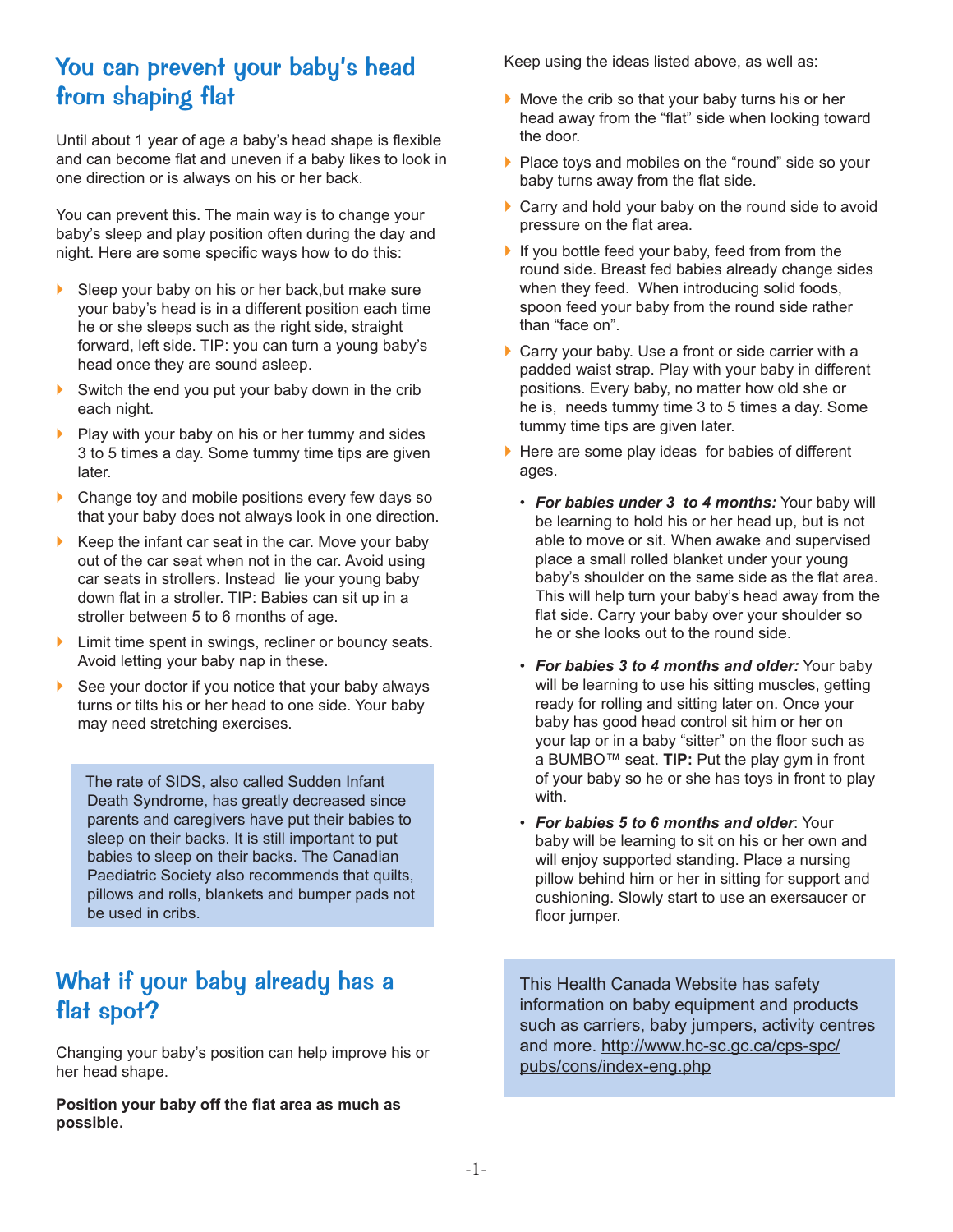# Tummy Time Tips:

- $\blacktriangleright$  Start with short periods, but do often during the day. It takes time for babies to get comfortable and strong on their tummies. An example is to put your baby on his or her tummy for 1 to 2 minutes after each diaper change. Add a little extra time each day.
- ▶ Use a firm padded play surface such as carpeted flooring or an activity or yoga mat.
- Get down on the floor with your baby.
- **Distract your baby. Have a basket of brightly** coloured toys, books or mirrors at hand to help get his or her attention.

**TIP:** Play peek-a-boo games in front of your baby or using a baby mirror.

- **Encourage your baby with songs, praise and touch.**
- **Do not force your baby to stay on his or her tummy** when he or she is upset. Pick up for a comfort cuddle and try again later.
- If This website shows many different pictures and tips for tummy time: http://www.pathwaysawareness.org/ for-parents

#### *Try different ways to do tummy time:*

Lie down flat and have your baby lie on your chest.



} **Give your baby support by putting a rolled towel under his or her chest. Prop your baby's arms in front of the towel.**



Permission to use images from www.pathways.org. Phone: 800-955-2445 Email: friends@pathways.org

# Is there a medical term for flattening on the back of the head in babies, caused by lying in the same position?

**Yes. It is called "Positional Plagiocephaly" (play-geeo-seff-ah-lee). A flat area can develop quickly over a few weeks or may take several months.** 

**Having positional plagiocephaly can affect a baby's appearance. It causes the head and face to grow unevenly. A small number of babies with plagiocephaly may be slower in learning to move.** 



} **Place your baby over your legs while you are** 



Permission to use images from aboutkidshealth.ca